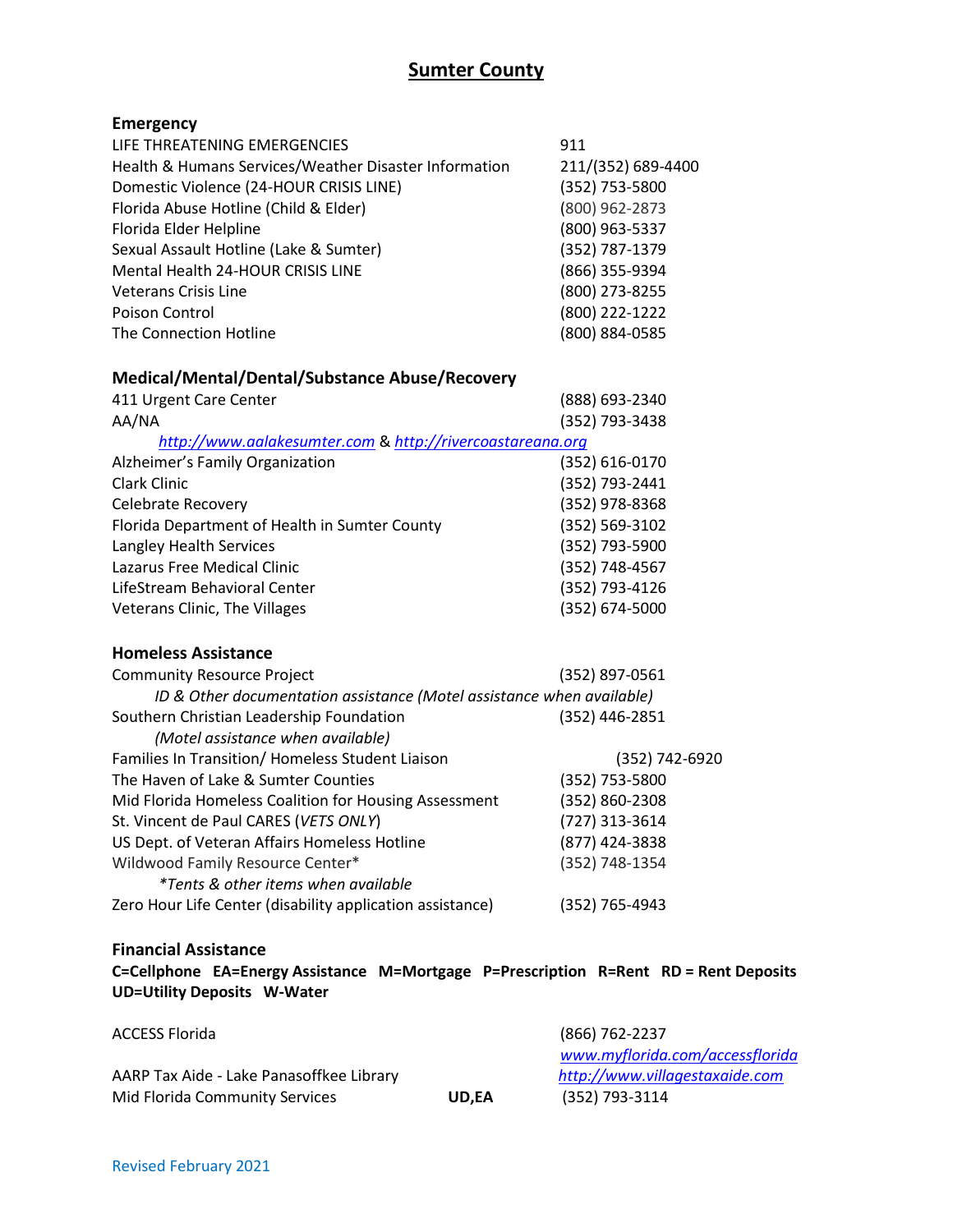# **Sumter County**

| SafeLink Cell Phones                                    | C                             | (800) SafeLink / (800) 723-5465                                     |
|---------------------------------------------------------|-------------------------------|---------------------------------------------------------------------|
|                                                         |                               | www.safelinkwireless.com                                            |
| The Salvation Army of Lake & Sumter                     | EA,P                          | (352) 568-2284                                                      |
| St. Vincent de Paul Parish                              | R,M,EA                        | (352) 330-0220                                                      |
| St. Vincent de Paul Cares (VETS ONLY)                   |                               | (727) 313-3614                                                      |
| United Way of Lake & Sumter                             | R,EA                          | (352) 460-4360                                                      |
| United Way of Lake & Sumter MISSION UNITED R,EA         |                               | (352) 787-7530                                                      |
|                                                         |                               |                                                                     |
| <b>Served Meals</b>                                     |                               |                                                                     |
| Wildwood Soup Kitchen                                   |                               | $(352)$ 748-1008                                                    |
| 203 Barwick Street, Wildwood                            |                               | Tues, Thurs, Sat, 11am-12:30pm                                      |
| United Methodist Church Bushnell                        |                               | (352) 793-3221                                                      |
| 221 W Noble Ave, Bushnell                               | Wed, $11am - 1pm$             |                                                                     |
| St. Vincent de Paul Parish                              |                               | (352) 330-0220                                                      |
| 210 Wonders Street, Wildwood                            | Mon $-$ Sat, 11am $-$ 12:30pm |                                                                     |
|                                                         |                               |                                                                     |
| Food                                                    |                               |                                                                     |
| <b>ACCESS Florida</b>                                   |                               | (866) 762-2237                                                      |
| www.myflorida.com/accessflorida                         |                               |                                                                     |
| <b>Caring Hands Food Ministry</b>                       |                               | $(352)$ 748-2553                                                    |
| 307 Hall St, Wildwood,                                  | Tues, 9:30 am-12:30 pm        |                                                                     |
| First Baptist Church of Lake Panasoffkee                |                               | (352) 793-5510                                                      |
| First Baptist Church of Bushnell @ The Hope Center      |                               | (352) 793-4612                                                      |
| 802 N CR 470, Lake Panasoffkee                          | 1st & 3rd Wed                 |                                                                     |
| Hope Ministries (South Sumter residents)                |                               | (352) 568-7729                                                      |
| 5260 South US HWY 301, Bushnell                         | $1st$ & $3rd$ Wed, 9am-12pm   |                                                                     |
| Mid Florida Community Services- Wildwood                |                               | (352) 748-3411                                                      |
| Mid Florida Community Services - Lake Pan & Sumterville |                               | (352) 793-6111                                                      |
| Mid Florida Community Services- Bushnell                |                               | (352) 793-5234                                                      |
| Parsons Circle Community Outreach                       |                               | $(352) 569 - 8323$                                                  |
| The Salvation Army Lake & Sumter (Emergency food only)  |                               | (352) 568-2284                                                      |
| 870 N. Main Street, Bushnell                            |                               | Mon-Thur, 9am-12pm & 1pm-4pm                                        |
| St. Vincent de Paul Parish                              |                               | (352) 748-0778                                                      |
| 210 Wonders Street, Wildwood,                           |                               | 2 <sup>nd</sup> & 4 <sup>th</sup> Fri, (and following Mon) 9am-Noon |
|                                                         | (Wildwood residents only)     |                                                                     |
| Seeds of Hope-UMC Wildwood                              |                               | (352) 748-1275                                                      |
| 303 N Old Wire Rd, Wildwood                             | (Wildwood residents only)     |                                                                     |
|                                                         |                               |                                                                     |
| <b>Community Services</b>                               |                               |                                                                     |
| Community Action Team (CAT) Sumterville                 |                               | (352) 636-1045                                                      |
| <b>Community Legal Services of Mid Florida</b>          |                               | (800) 405-1417                                                      |
| <b>Rental Properties</b>                                |                               | www.socialserve.com/tenant/FL                                       |
| <b>Sumter County Transit</b>                            |                               | (352) 568-6683                                                      |
| <b>Sumter County Veterans Services</b>                  |                               | (352) 689-4400                                                      |
| <b>Wildwood Family Resource Center</b>                  |                               | (352) 748-1354                                                      |